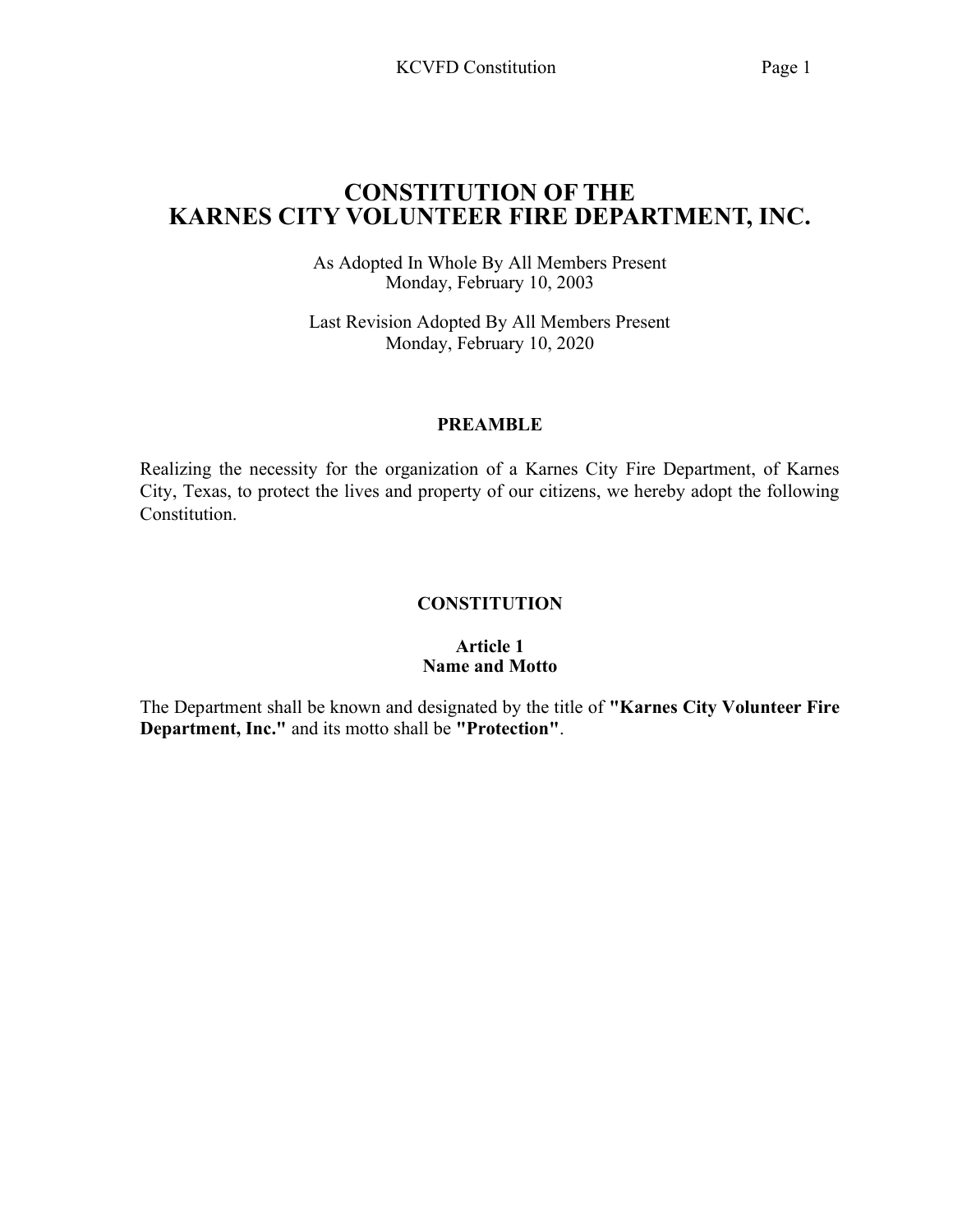#### Article 2 Officers and Elections

Section 1. The officers of the Department shall consist of a Chief, Assistant Chief, Captain, Lieutenant, President, Vice-President, Secretary, Treasurer, Foreman, Assistant Foreman, Certification Coordinator, Assistant Certification Coordinator and Fire Marshal. No member of the department may hold more than two offices at any one time. The President, Vice-President, Secretary, Treasurer and one Director appointed by the Mayor and/or City Council of the City of Karnes City shall be designated as the Directors/Officers of the Corporation.

Section 2. With the exception of the Chief, the officers shall be elected annually at the annual meeting of the Department in February. No nomination shall be made unless the nominee is present or their consent has been previously obtained.

Section 3. The Chief shall be elected every two years at the annual meeting of the Department in February, or as deemed necessary due to resignation, neglect of duty or any other reason that may cause there to be a vacancy of this office. No nomination shall be made unless the nominee is present or their consent has been previously obtained.

Section 4. A Nominating Committee consisting of the Chief, President, and Secretary shall, prior to the annual meeting of the Department in February, select and contact a list of potential members to fill the offices of the Department and nominate said members to the appropriate offices which they agree to hold and carry out the duties of. Additional nominations may be made from the floor.

Section 5. Any candidate in nomination for the office of Chief or Assistant Chief shall, as a minimum, meet the following requirements:

- 1. Must have a minimum of 5 years membership in the Department.
- 2. Must hold a Firefighter II Certification.
- 3. Must maintain a 40% average total attendance at meetings, practices and alarms during the calendar year prior to being elected and while holding the office.
- 4. Must have good communication skills and an ability to work with other people.
- 5. Must be willing to do the extra work required of persons in these offices.
- 6. Must hold an Instructor I Certification.
- 7. Must reside in the Department's primary fire protection area.

Section 6. Any candidate in nomination for the office of Captain or Lieutenant shall, as a minimum, meet the following requirements:

- 1. Must have a minimum of 5 years membership in the Department.
- 2. Must hold a Firefighter I Certification.
- 3. Must maintain a 40% average total attendance at meetings, practices and alarms during the calendar year prior to being elected and while holding the office.
- 4. Must have good communication skills and an ability to work with other people.
- 5. Must be willing to do the extra work required of persons in these offices.
- 6. Must hold an Instructor I Certification.
- 7. Must reside in the Department's primary fire protection area.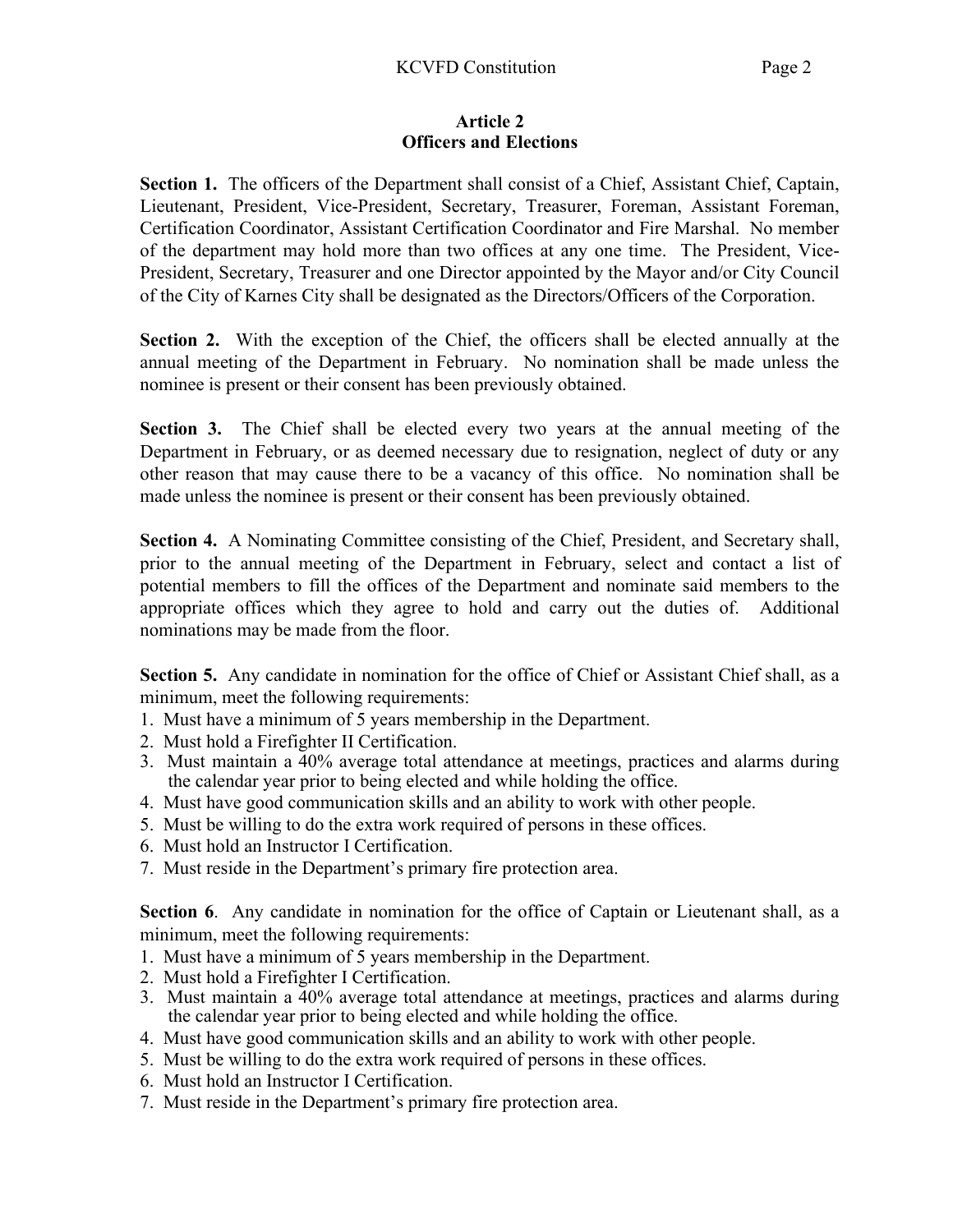Section 7. The candidates shall be separately balloted for, except when there is only one candidate in nomination, and the majority of the legal votes cast by secret ballot shall be necessary to elect.

Section 8. Should any vacancy occur by death, resignation or otherwise, the Department shall fill the same by electing at the next regular meeting of the Department.

Section 9. The election of the Chief and the Fire Marshal shall be contingent on approval and appointment by the Mayor and/or City Council of the City of Karnes City.

Section 10. Each year during the annual meeting of the Department in February, the membership shall elect mascots from a list of children of Active members of the Department. Mascots shall be between the ages of 7 and 10. If no children of Active members meet the requirements then other family members between the ages of 7 and 10 may be elected as mascot.

Section 11. The number of mascots elected each year shall be such that each child of an Active member of the Department shall serve as mascot for one year while they are between the ages of 7 and 10.

Section 12. In the event that no member of the Department should meet the minimum requirements of, or if members meeting the minimum requirements refuse to hold the office of Chief, Assistant Chief, Captain and/or Lieutenant, then and only then may a member not meeting the minimum requirements of the office be eligible for election to that office by a majority vote of the members present at a meeting. The member or members who meet the largest majority of the requirements as listed in Section 5 or Section 6 of this Article, with items 1, 2, 3, 6 and 7 being the highest priority qualifications, shall be eligible for election and, if elected, shall fulfill the minimum requirements of that office within a reasonable period of time as determined by the membership.

Section 13. A person may hold the office of Fire Marshal, or Fire Marshal/Firefighter. Any member who is a Fire Marshal/Firefighter shall meet the attendance requirements of a regular active member of this Department as specified in this Constitution. A member, who chooses to be a member as a Fire Marshal only, shall meet the attendance requirements as specified in this Constitution for this position and may not hold any other office in this Department. The Fire Marshal shall have the right to vote and shall abide by the requirements of the Constitution, By-Laws, and Standard Operating Procedures and Rules and Regulations Manual for an active member of this Department.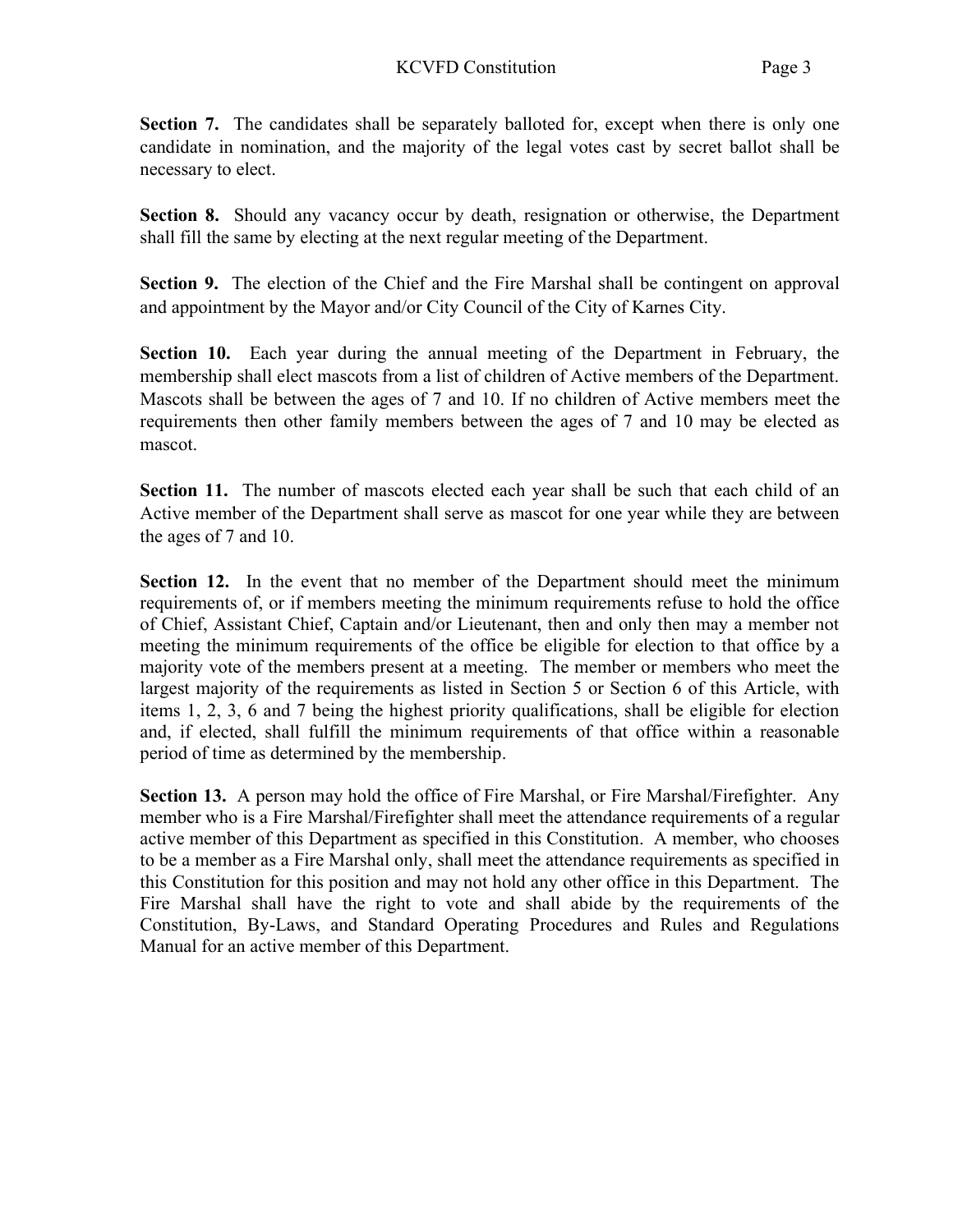Section 14. Any candidate in nomination for the office of Fire Marshal or Fire Marshal/Firefighter shall, as a minimum, meet the following requirements prior to being elected and while holding this office:

1. Must be at least 18 years of age.

2. Must have a High School diploma or a GED.

3. Must attend a minimum of 25% of the regular business meetings, 60% of the regular practices, and 25% of alarms during their one-year probationary period if elected as a Fire Marshal/Firefighter.

4. Must attend a minimum of 2 regular business meetings, 4 regular practices, and 10% of the alarms during all years while holding the office following their one-year probationary period if elected as Fire Marshal.

5. Must possess good written and vocal communication skills and an ability to work with other people.

6. Must be willing to conduct inspections, investigate fires, fulfill continuing education requirements, and do any other extra duties required of a person in this office.

7. Must fulfill any other requirements of the office of Fire Marshal as established in Article 13, Duties of the Fire Marshal.

Section 15: A member of the Department may not be elected to any office in the Department while on probation or under suspension.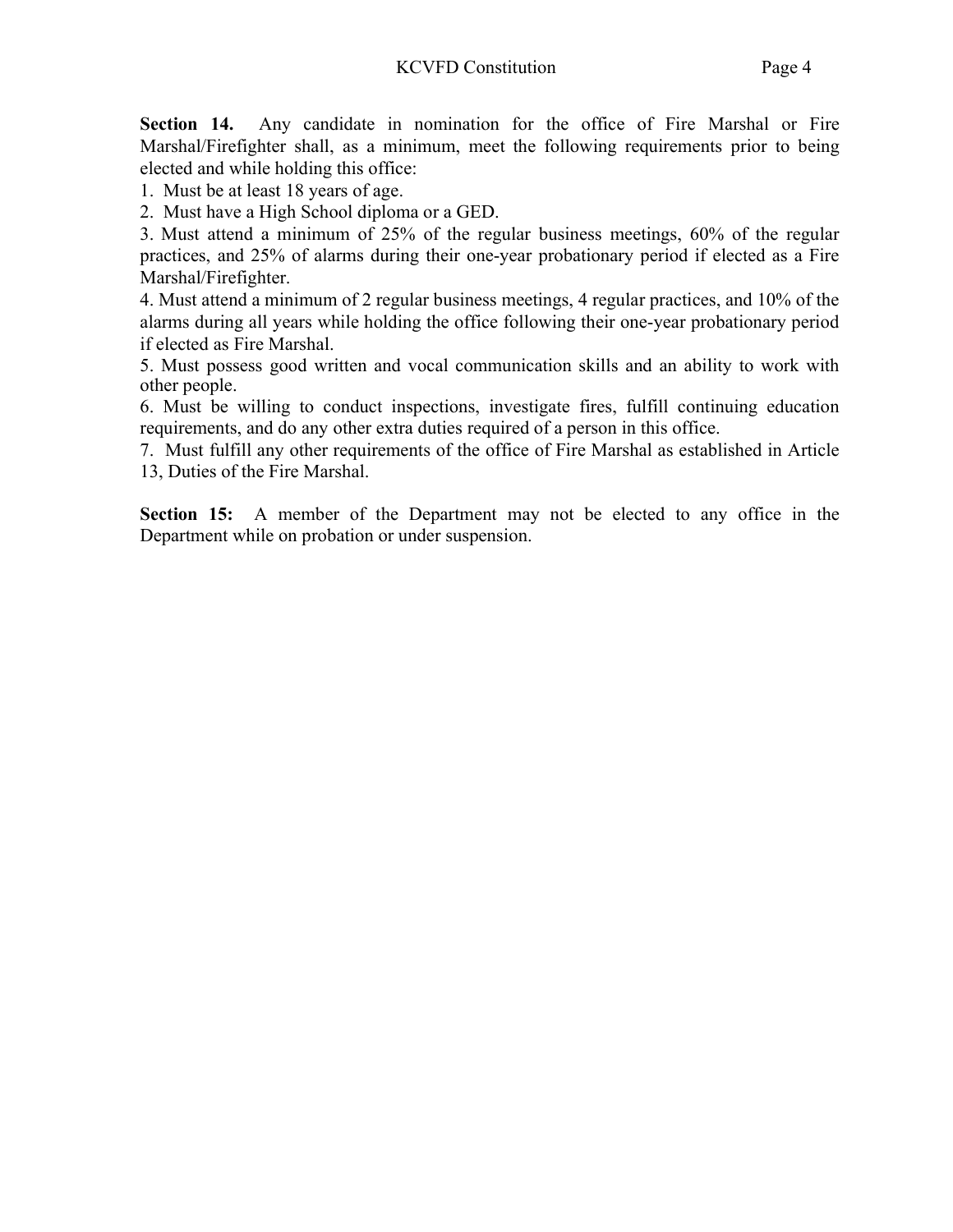# Article 3 **Meetings**

Section 1. The annual meeting of the Department shall be held on the second Monday in February of each year at 7:30 P.M.

Section 2. The regular meetings of the Department shall be held on the second Monday of each month, except in February and December, at 7:30 P.M. unless a holiday causes the date of a regular meeting to be changed. The date time and location of the December meeting and any other meeting date changes must be announced at least two weeks prior to the meeting.

Section 3. Special meetings may be called by the President or Vice-President as deemed necessary at their discretion.

Section 4. At all meetings of the Department seven active members shall constitute a quorum, and while there are seven members willing to continue, the Department shall not dissolve.

Section 5. Any member failing to attend at least 25% of the meetings per calendar year may be expelled from the Department, unless they display some good and satisfactory excuse for their absence.

Section 6. It shall be the responsibility of the Secretary to see that all members present at meetings are accounted for and that they be credited for their attendance.

Section 7. Any Fire Marshal member failing to attend at least 2 regular meetings per calendar year may be expelled from the Department.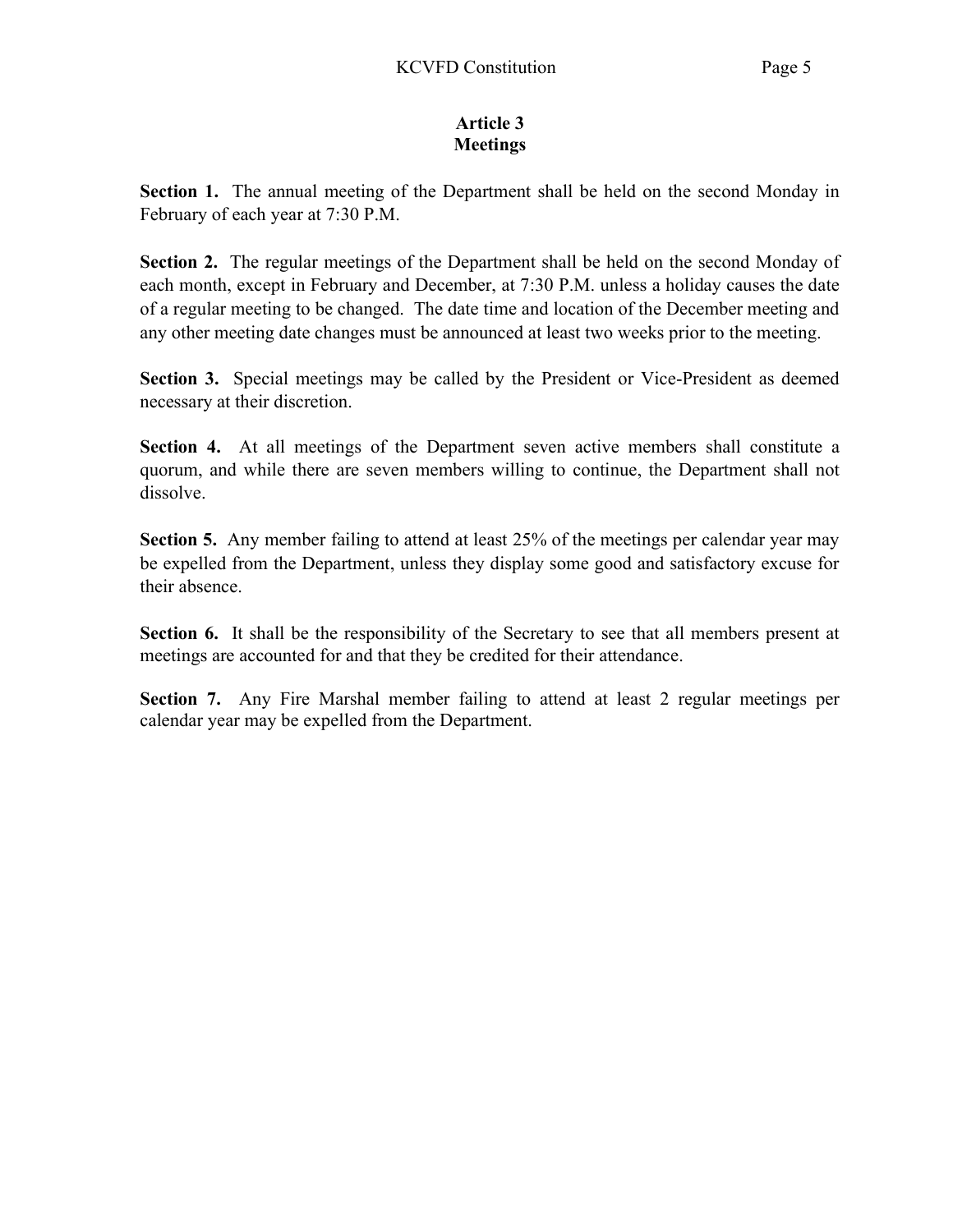# Article 4 **Practices**

Section 1. Except for in December, the regular practices of the Department shall be held at 7:30 P.M. on each Monday of the month, except for the second Monday, unless a holiday makes scheduling practice inappropriate.

Section 2. Special practices may be called by the Chief or Assistant Chief as deemed necessary at their discretion.

Section 3. Any member failing to attend at least 40% of the regular practices per calendar year, and any probationary member failing to attend 60% of the practices per calendar year, may be expelled from the Department unless they display some good and satisfactory excuse for their absence.

Section 4. It shall be the responsibility of the Secretary and the Certification Coordinator to see that all members present at practices are accounted for and that they be credited for attendance.

Section 5. Any Fire Marshal member failing to attend at least 4 regular practices per calendar year may be expelled from the Department.

Section 6. Should any member of the Department on probation miss three practices in a row without displaying some good and satisfactory excuse for their absence, then this absence shall be considered as a resignation from the Department. Should a probationary member commit a second violation of this section, then the member may be expelled from the Department unless they display some good and satisfactory excuse for their absence.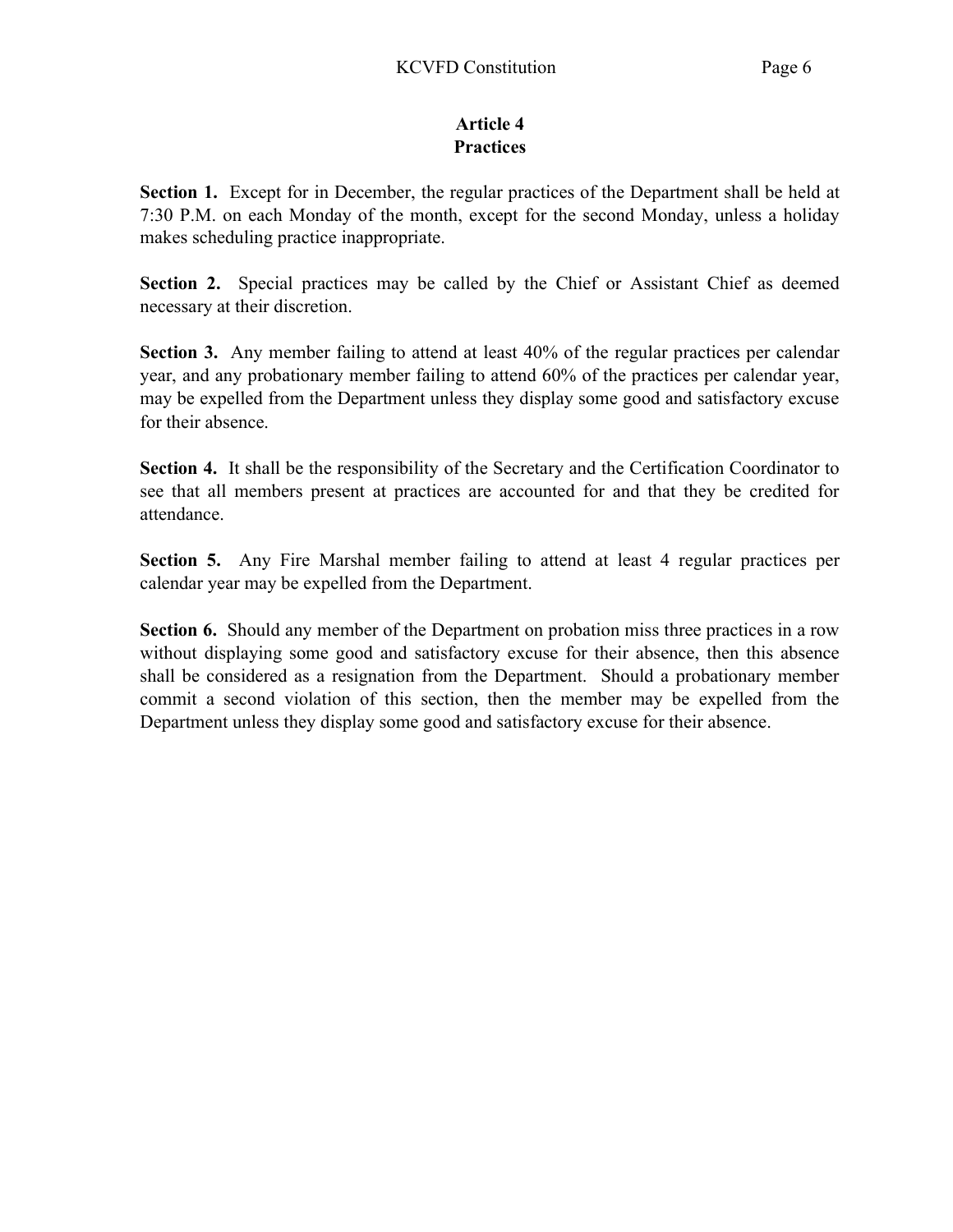# Article 5 Alarms

Section 1. Any member failing to attend at least 25% of the alarms per calendar year may be expelled from the Department unless they display some good and satisfactory excuse for their absence.

Section 2. It shall be the responsibility of each member answering an alarm to verify that all appropriate apparatus has responded and/or the member(s) have verified from the officer in charge of the alarm that no additional apparatus is needed. Any firefighter failing to do so will not be credited for attendance at the alarm.

Section 3: It shall then be the responsibility of each member answering an alarm to see that their name is listed on the board showing that they were present and available to respond and then, the responsibility of the officer in charge at the alarm to see that the names are recorded onto the report and that the members are credited for their attendance.

Section 4. Any Fire Marshal member failing to attend at least 10% of the alarms per calendar year may be expelled from the Department. The Fire Marshal shall also investigate all structure fires, major loss fires, suspicious fires, and/or any other incident as needed and appropriate for the Office of Fire Marshal. At the scene of a working incident, the Fire Marshal shall coordinate with the officer in charge at the scene to preserve the scene for investigation without jeopardizing the fire control efforts.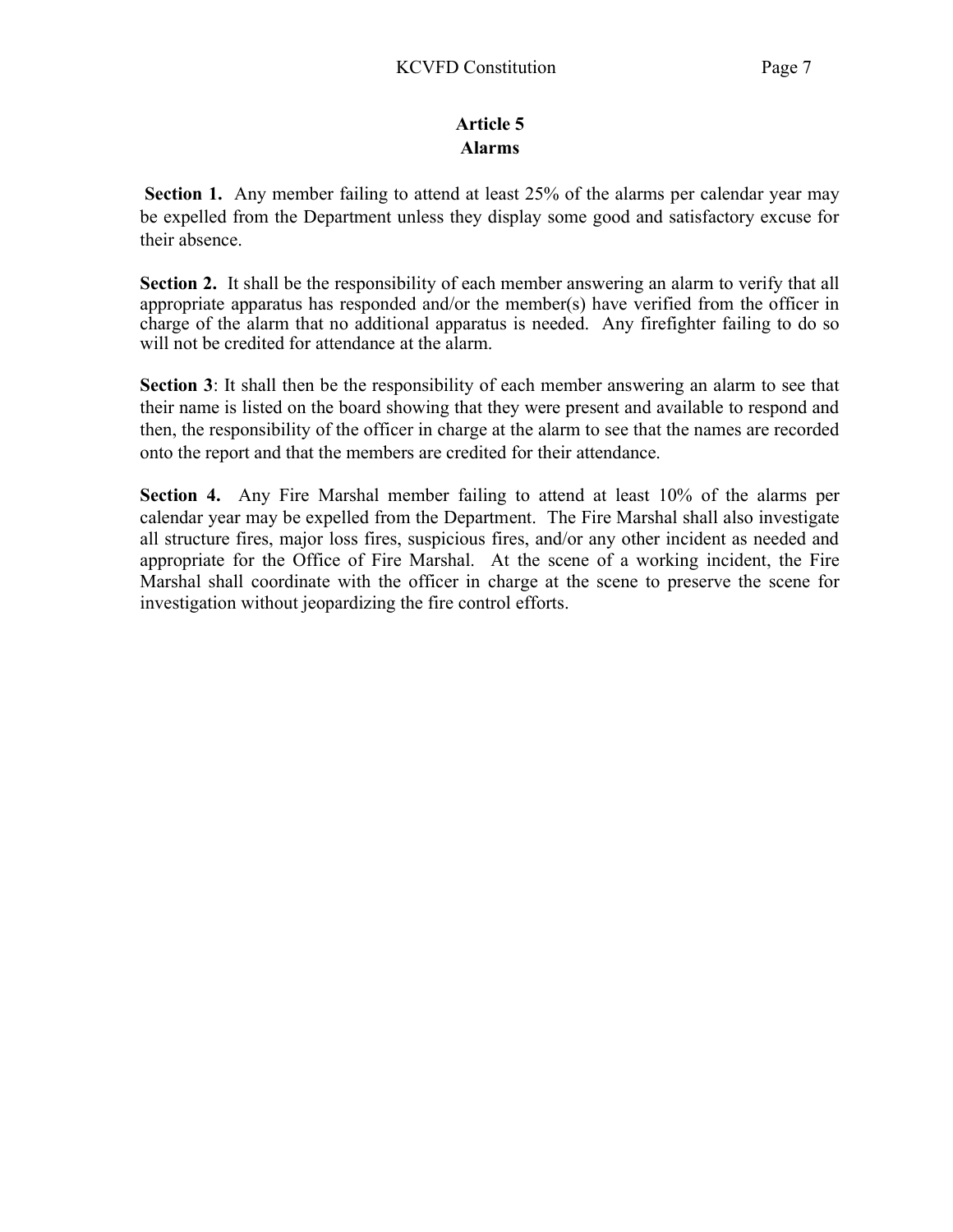### Article 6 Membership

Section 1. No person under 18 years of age may be elected as a member of this Department, except for persons between the ages of 16 and 18 who are sponsored by an active member in good standing in this Department. Members between the ages of 16 and 18 must be enrolled in and remain enrolled in Karnes City High School, or have a High School diploma or GED, or be home schooled in the Karnes City area, and shall in this Constitution be referred to as student members. Student members in this department shall follow the same rules, and shall have the same duties, responsibilities, and attendance requirements as any other probationary member.

Section 2. Applicants age 18 or older shall complete a Department issued application. The application must be signed by the applicant and one recommending active member in good standing in the Department. Any applicant under the age of 18 shall complete a Department issued application with a signature of one parent, or legal guardian, and the sponsoring member. The parent, or guardian, and the sponsoring member must both be present at the meeting at which the voting on the student member takes place in order for the student member to be eligible to be voted on.

Section 3. An Application Review Committee consisting of the Chief, Assistant Chief, Captain and Lieutenant shall review all applications prior to the applicant's first attendance and determine if the applicant is of good moral character, fitting a member of the Department, and has the physical ability to fulfill the duties required of a member of the Department. Any applicant rejected by the Application Review Committee shall wait a minimum of 90 days before submitting a new application for membership.

Section 4. Persons wishing to join the Department shall, after completing an application, attend at least one meeting and two practices before being eligible for membership in the Department. An applicant having attended two practices will be eligible for election into the Department at the end of the first meeting they attend, just prior to adjourning the meeting.

Section 5. Voting on the admission of members shall be done by secret ballot and it shall require a two-thirds majority vote of the eligible voting members present at a meeting to accept an applicant into the Department as a member on probation. Any applicant rejected by the membership shall wait a minimum of 90 days before submitting a new application for membership.

Section 6. Each member voted in shall read the Constitution, the By-Laws, and the Standard Operating Procedures and Rules and Regulations Manual and they must sign a form stating that they understand the requirements of each and agree to abide by them, before being issued any department property.

Section 7. Each member must complete the following training within 90 days of being voted on probation:

ICS-100 (Introduction to the Incident Command System)

ICS-200 (ISC for Single Resources and Initial Action Incidents)

ICS-700 (Introduction to the National Incident Management System)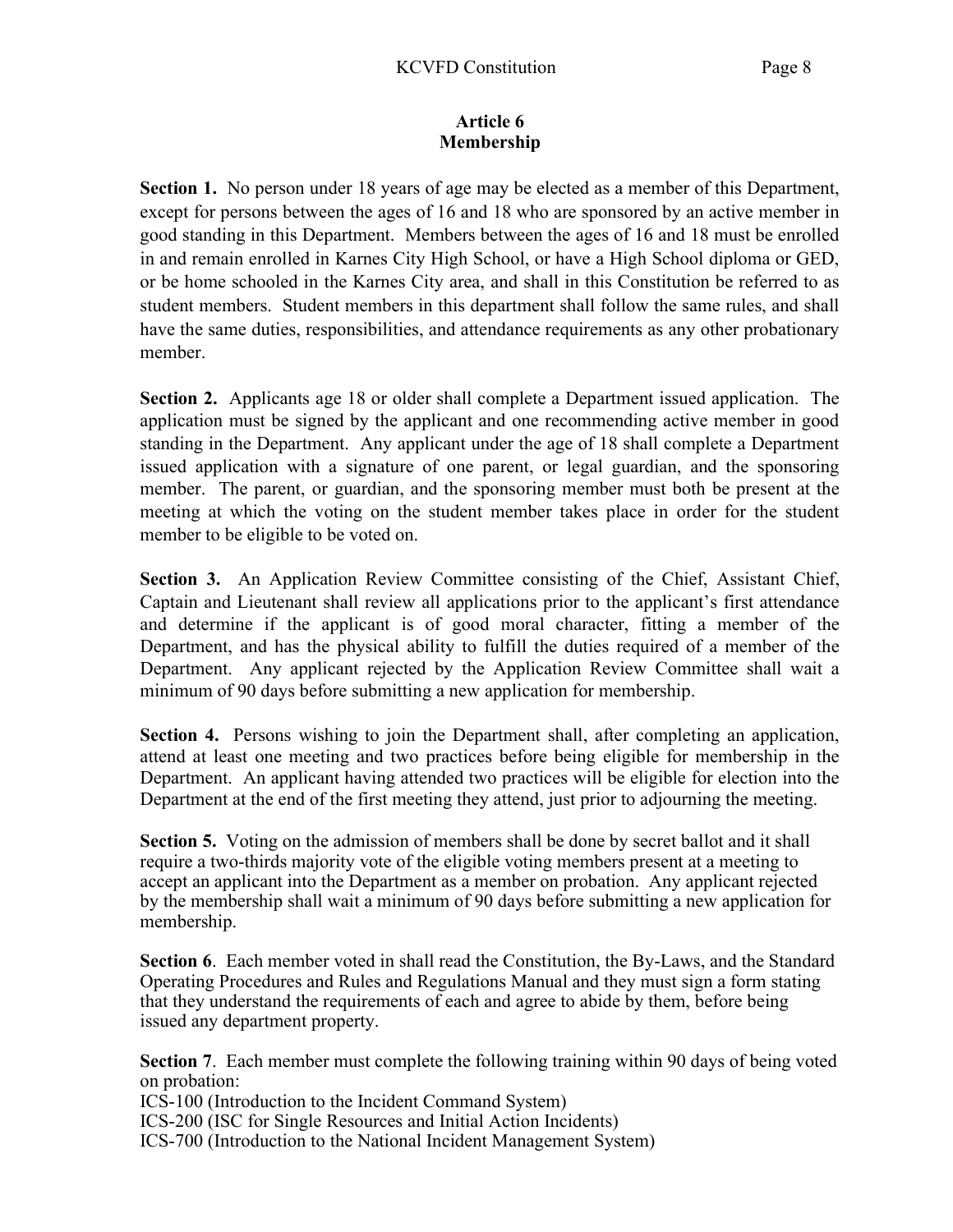ICS-800 (National Response Framework)

Section 8. Each member must complete the SFFMA Firefighter I Certification training and must pass a minimum of three randomly selected skills from a list of SFFMA skills before being removed from probation.

Section 9. Each new member must complete the following classroom instructed courses as soon as possible after being voted in, preferably within one year of being voted in if the courses are available. On-line courses will not be accepted. Courage to be Safe Traffic Incident Management

Section 10. Probationary members, ages 17 and over, who are voted into the Department will be placed on probation for a period of not less than one year or more than three years. Probationary members between the ages of 16 and 17 who are voted into the Department will be placed on probation until, at a minimum, they reach the age of 18, and until they fulfill all the probationary requirements as that of any other member of the department, and must do so in a time frame not to exceed 2 years after they turn 18 years of age. Any extenuating circumstances that prevent a member on probation from fulfilling the probationary requirements within the time frame requirements stated in this section shall address the issue with the Probation Committee.

Section 11. All members on probation shall be evaluated at least quarterly or as necessary by a Probation Committee consisting of the Chief, Assistant Chief, Captain, Lieutenant, Certification Coordinator and Assistant Certification Coordinator. Probationary members may be evaluated on any action or lack thereof that the committee determines may be cause for notice, including but not limited to the rules of Article 9, Section 1. It is the responsibility of each member of the department to notify the Probation Committee of any action, or lack thereof, that may be used for the purpose of a fair evaluation of a probationary member. The Probation Committee shall report to each probationary member and/or sponsor, the committee's findings, and inform them of their progress in the department whether good or bad.

Section 12. The Probation Committee shall give reports of unsatisfactory evaluations to probationary members in the following manner:

- 1. Verbal warnings will be given as a first notice and may also be given as a subsequent notice on minor issues determined to be unsatisfactory.
- 2. Written warnings will be given as a more serious form of notification or for a repeated notice of the same unsatisfactory issue that is not resolved.
- 3. If verbal or written warnings do not resolve issues of unsatisfactory evaluations or in the case of very serious infractions, the Probation Committee may recommend the expulsion of the new member from the department during any meeting of the department.
- 4. In case of serious infractions, the Probation Committee may bypass the verbal and written warnings and immediately recommend expulsion from the department.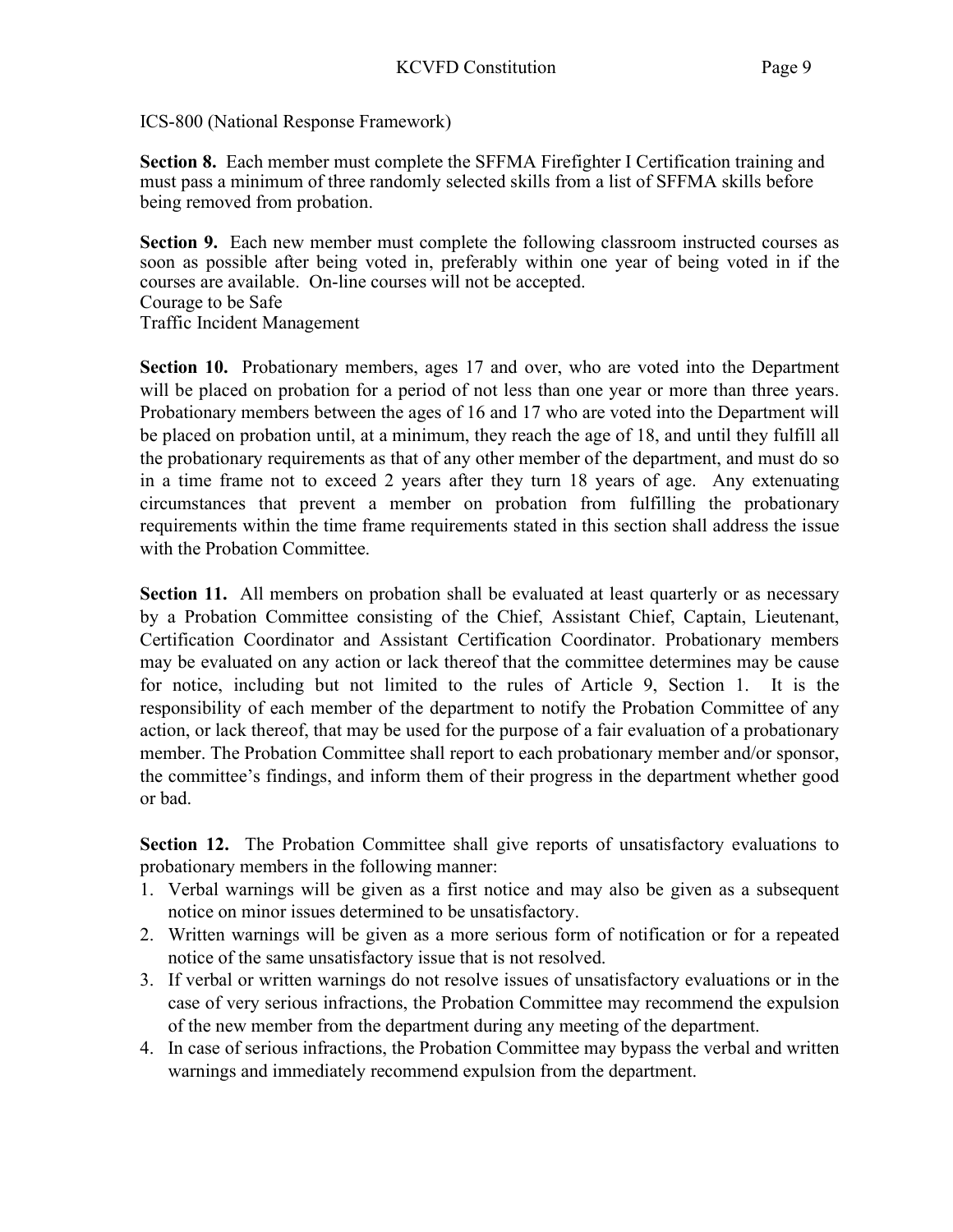Section 13. A vote to remove a probationary member from the Department may be called for by the Probation Committee, or by any active member in good standing, during any meeting of the department. The member making the request shall present reasonable and just cause to the membership present at the meeting as to why the member should be removed. Voting on the expulsion of probationary members shall be done by secret ballot and it shall require a two-thirds majority vote of the eligible voting members present to reject the member and expel them from the Department and the person shall wait a minimum of 90 days before submitting a new application for membership.

Section 14. Members who complete their probationary period and are determined and recommended by the Probation Committee to be acceptable for membership in the department will be accepted as a member in good standing in the Department and no election will be held unless called for as provided in Section 13. A motion may be made and a vote taken to confirm the recommendation of the Probation Committee.

Section 15. If any person, having been elected a member of this Department, fails to appear within 30 days after having received notice of their election, the election shall be declared void, unless prevented by sickness, absence from the city or such other misfortunes that may render it impossible to attend.

Section 16. Active members, who resign from the Department in good standing, may rejoin the Department as an Active member in good standing by submitting a request for re-entry into the Department. The request must be presented during a Department meeting within a time frame from the original date of resignation that is less than or equal to the past members previous years of service and does not exceed 5 years.

Section 17. Approval of the reactivation request shall be done by a secret ballot and shall require a two-thirds majority vote of the eligible voting members present at a meeting to reactivate a member into the Department. Any applicant rejected by the membership shall wait a minimum of 90 days before submitting a new request for reinstatement into the Department.

Section 18. Any past member that has been inactive for more than 5 years, or resigned from the Department while not in good standing, or any past member whose resignation was accepted due to the 90 day rule, as addressed in Section 14 or Section 15 of this article, shall fulfill the same application and entry requirements as of any other new member, except that their requirement for practice attendance will be set at 40% per calendar year.

Section 19. When a full compliment of 32 members is attained, a waiting list shall be kept by the Department and applicants shall be notified in order of date of application, at which time membership drops below 32 active members.

Section 20. Should any member of the Department fail to attend any meeting or practice for 90 consecutive days without submitting a request for leave of absence, then this extended absence shall be considered as a resignation from the Department unless the absence is covered under Article 8, Section 4.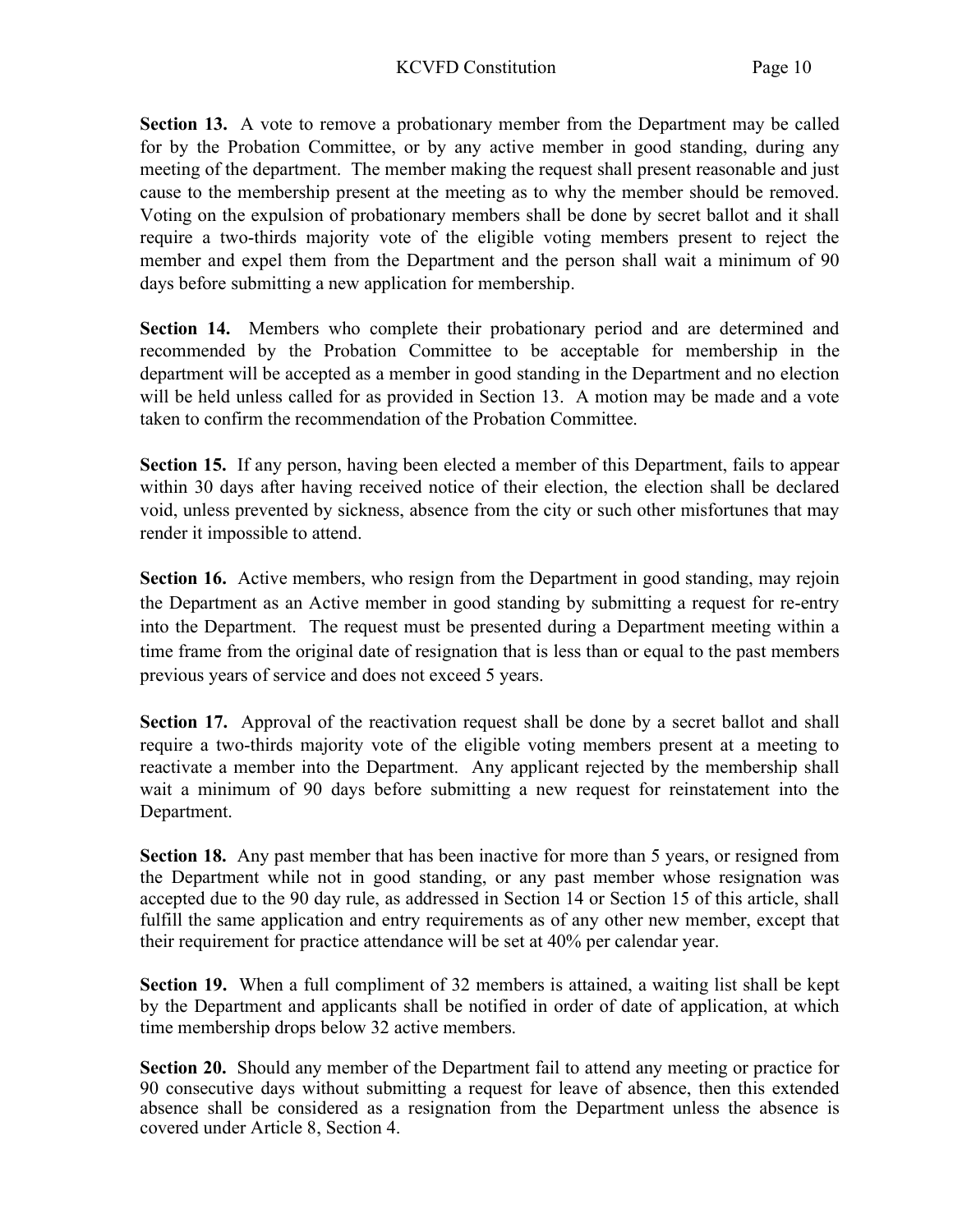Section 21. A member may request only one six-month leave of absence from this Department during any 12-month period. At any time during, or at the end of that 6-month leave of absence, the member must return to active membership or resign from the Department. Members on leave of absence will be notified of the expiration of their leave of absence and will be given 30 days to respond. Failure to respond will be considered as a resignation from the Department.

Section 22. Members of this Department may not request a leave of absence while on probation, under suspension, or while holding an office within this Department.

Section 23. Any person applying for membership in this Department as a Fire Marshal or Fire Marshal/Firefighter shall fulfill the same application requirements as of any other person requesting membership in this Department, and shall meet the same probationary requirements of any other active member in this Department. In addition, the applicant shall provide a written resume with their application.

Section 24. All immediate family members of active members in good standing in this Department, as determined by the membership, who are between the ages of 16 and 18 shall be eligible for student membership in this department. In addition to immediate family members, there shall be a maximum of (5) five student members in the Department at any one time. An active member in good standing in the Department may sponsor only one student member at any one time.

Section 25. An active member who sponsors a student member must remain in good standing in this Department in order for the student member to remain eligible for student membership in this Department. Should a sponsoring member become ineligible to sponsor a student member due to probation, suspension, expulsion, resignation, or any other cause that may so cause ineligibility, then the student member shall also become ineligible for student membership, unless the sponsorship is accepted by another active member of the Department in good standing.

Section 26. To be elected into, or remain eligible for Student membership in this Department, or for any member over the age of 18 who is enrolled in High School or is home schooled to be elected a member of this Department, the applicant/member shall meet or maintain the following requirements:

- 1. Must be enrolled in and remain enrolled in Karnes City High School, or have a High School diploma or GED, or be home schooled in the Karnes City area.
- 2. Must have passing grades on their most recent eligibility/progress report or report card prior to election and submit a copy of their most recent report with their department application.
- 3. Must maintain passing grades to remain active in this Department.
- 4. Must submit a copy of each eligibility/progress report and report card to their sponsoring member within 5 days of issuance.
- 5. Must live within a reasonable proximity to the Karnes City fire station as determined acceptable by the membership.
- 6. Student members failing to provide a copy of their eligibility/progress report and/or report card within 5 days of issuance will be suspended from any and all functions of the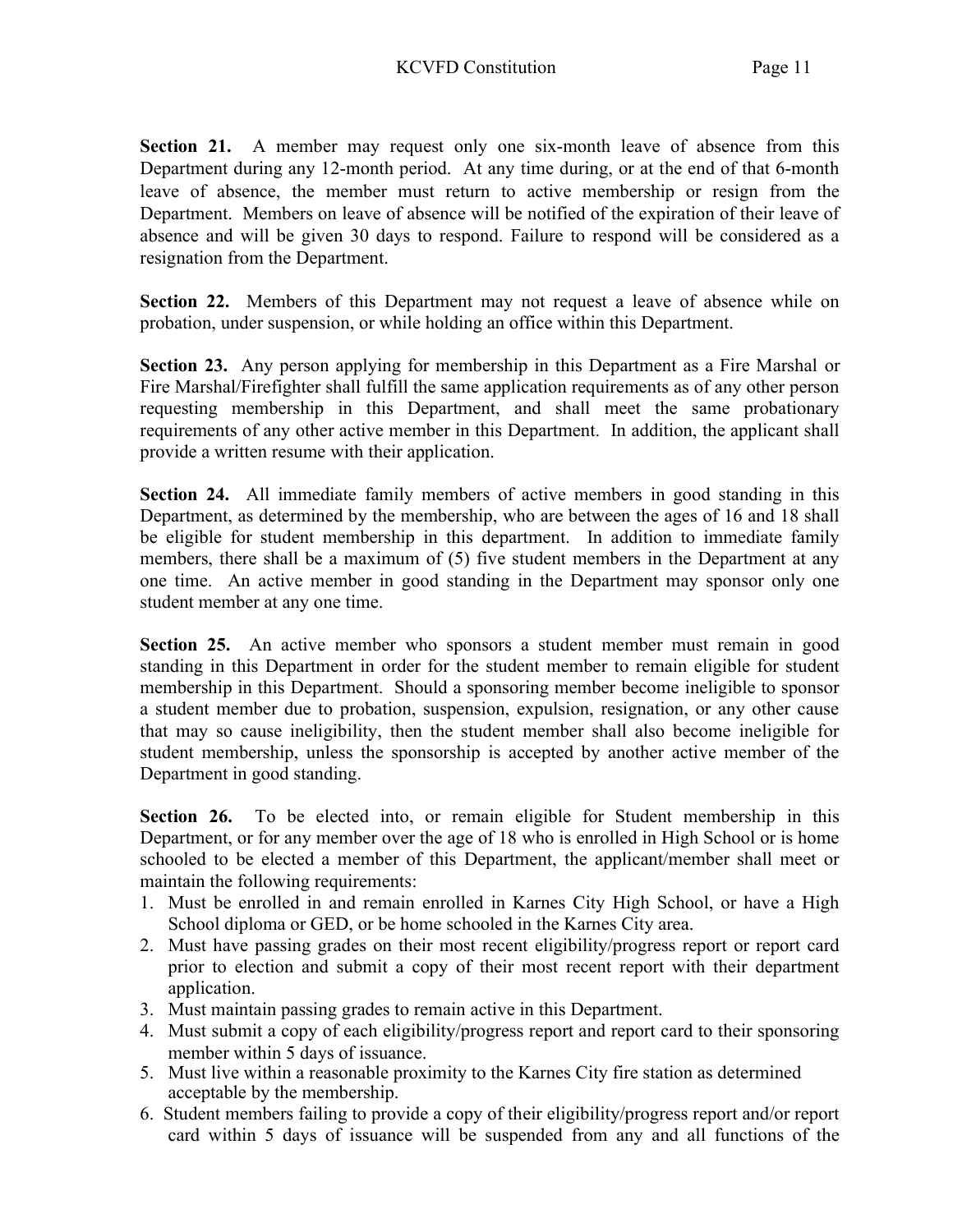Department except for meetings and practices until the report is provided.

Section 27. Upon receipt of a failing eligibility/progress report or report card, the student member or any member over the age of 18 who remains enrolled in High School or is home schooled will be suspended from all functions of the Department, except for meetings and practices until passing grades are shown on the next eligibility/progress report or report card. Quitting school to circumvent this rule will be cause of immediate expulsion from the department.

Section 28. A person requesting membership in the department may request to be voted in as a Support Personnel member. Support Personnel members shall abide by all the same rules and regulations as any other member being voted in with the exception of training requirements and any other requirements established by the Support Personnel section of the Standard Operating Procedures and Rules and Regulations. Support Personnel may not perform duties outside of the scope of their training.

Section 29. In order for this department to operate, there are many functions that must be administered to in order for the department to be successful. In addition, this department is involved in many other activities to support the community, activities that in turn help to promote a positive reputation of the fire department within the community. It is only through the assistance of all of the members of the department that we are able to provide this support to the department and to the community. When possible, the activities will be announced during the business meeting or practice prior to taking place, and when not possible, members will be notified as soon as is practical. It is the responsibility of each member of the department to participate in a minimum of 25 percent of these activities; and the activities are to be monitored by the attendance review board, in a similar manner as are meetings, practices and alarms.

Section 30. This Department prohibits discrimination on the basis of race, color, religion, sex, or national origin.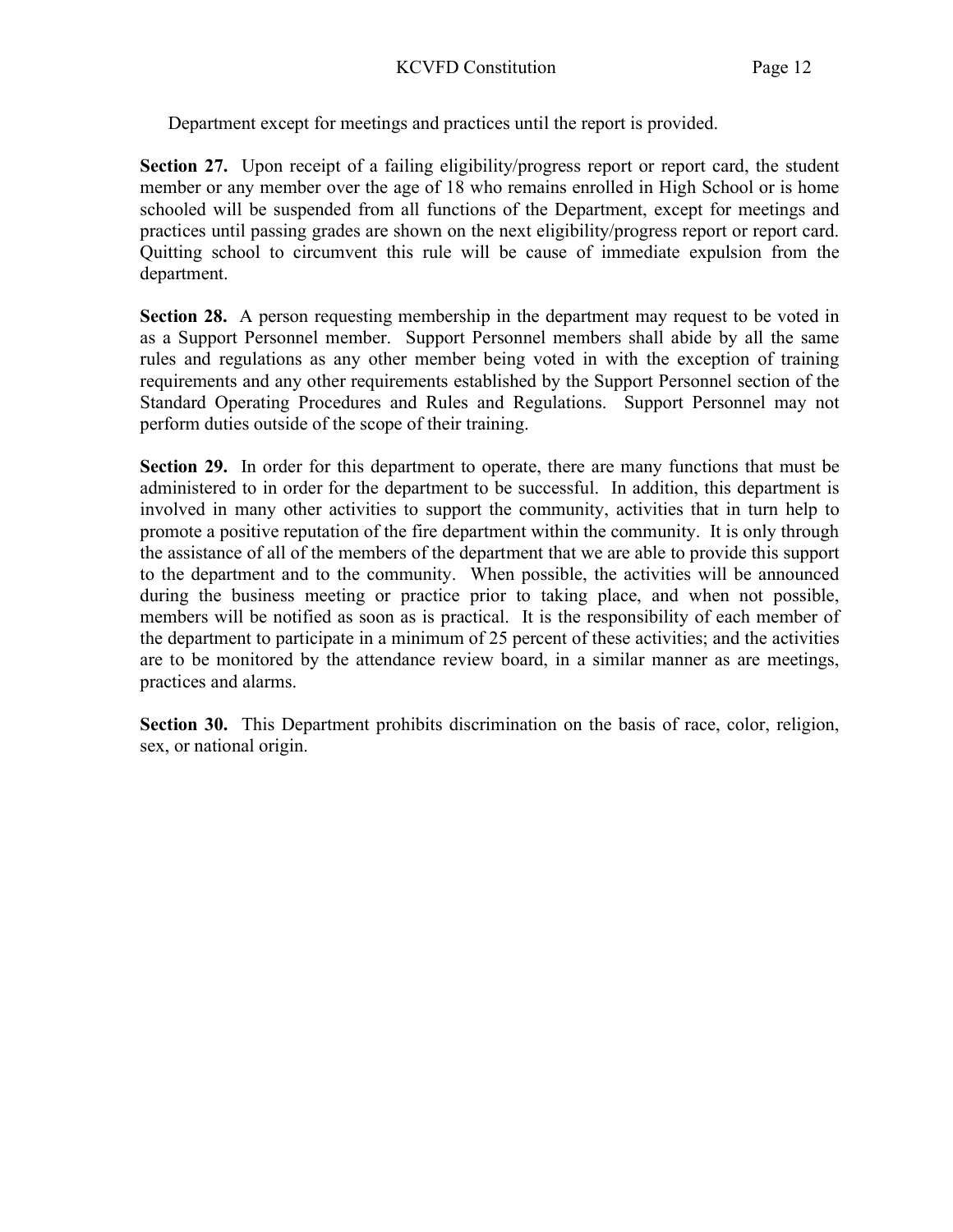## Article 7 Active and Honorary Members

Section 1. Active members are those members who meet the requirements of attendance at meetings, practices and alarms and who are not currently under suspension with the Department.

Section 2. Active members of the Department shall abide by the requirements of the Constitution, By-Laws, and the Standard Operating Procedures and Rules and Regulations Manual.

Section 3. Active members of the Department shall have a right to vote and be deemed eligible to hold office. They shall be required to attend meetings, practices and alarms. They shall have the right to attend any other function of the Department.

Section 4. Any member having served 20 years or more in this Department may, upon application, receive a certificate of exemption from this Department, which shall entitle them to be enrolled as an Honorary member.

Section 5. Honorary members shall not have the right to vote or be deemed eligible to hold any office. Honorary members will not be allowed to answer alarms and they shall be exempt from attendance at meetings, practices and any other functions of this Department.

Section 6. Honorary members shall have the privilege of turning out at meetings, practices and other functions of the Department, where they must yield obedience to officers and be subject to such regulations as are required by the Constitution, By-Laws, and the Rules and Regulations Manual of the Department.

Section 7. Honorary members may, upon application, become Active members, where they become subject to the rules and regulations of the Department.

Section 8. Members of the Department having served 20 years shall be subject to the rules and regulations of the Department so long as their name appears on the roll as an Active Member.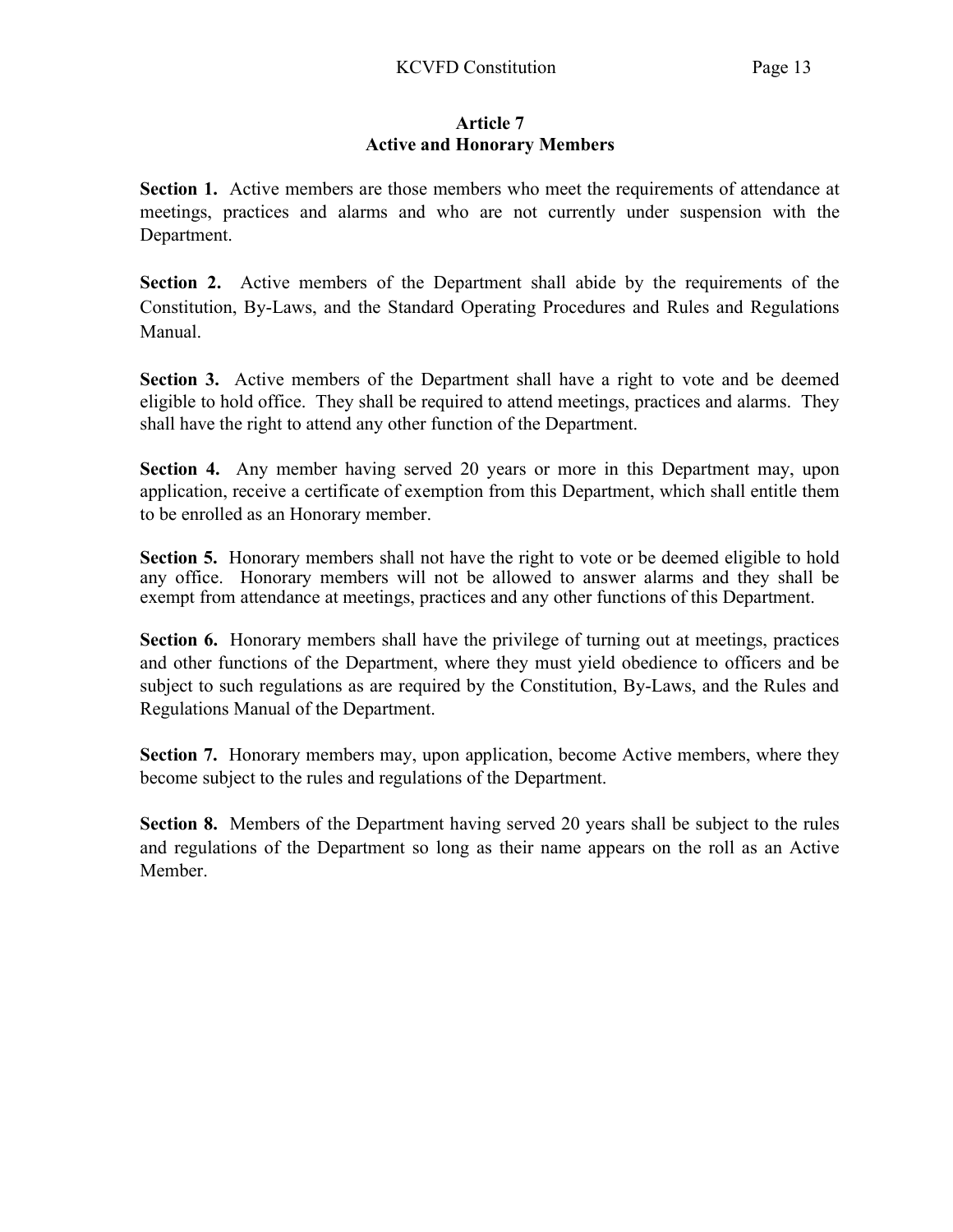#### Article 8 Attendance Review Board and Excuses

Section 1. The Attendance Review Board shall consist of five individual members from the following list and appointed by the President in the following order: Chief, Assistant Chief, President, Secretary, Certification Coordinator, Captain, Lieutenant, Vice-President, Treasurer, Assistant Certification Coordinator.

Section 2. The Attendance Review Board shall also meet at the end of the second, third, and fourth quarter of each calendar year and review the attendance records of all members noting which members have not met the requirements of attendance at meetings, practices and alarms. The Attendance Review Board shall determine what course of action is necessary to deal with members who are lacking in attendance.

Section 3. The Attendance Review Board shall take into consideration the members reason for non-attendance such as a long-term illness, temporary employment relocation, or other acceptable excuses. The Review Board may also take past year's attendance into consideration to determine what course of action is necessary to deal with members who are lacking in attendance.

Section 4. Long term illness of a member or their immediate family, temporary employment relocation, or such other misfortunes that may render it impossible for a member to fulfill the minimum attendance requirements of this Department at meetings, practices and alarms are acceptable excuses for non-attendance provided that the department has prior notification of the reason for the members' non-attendance.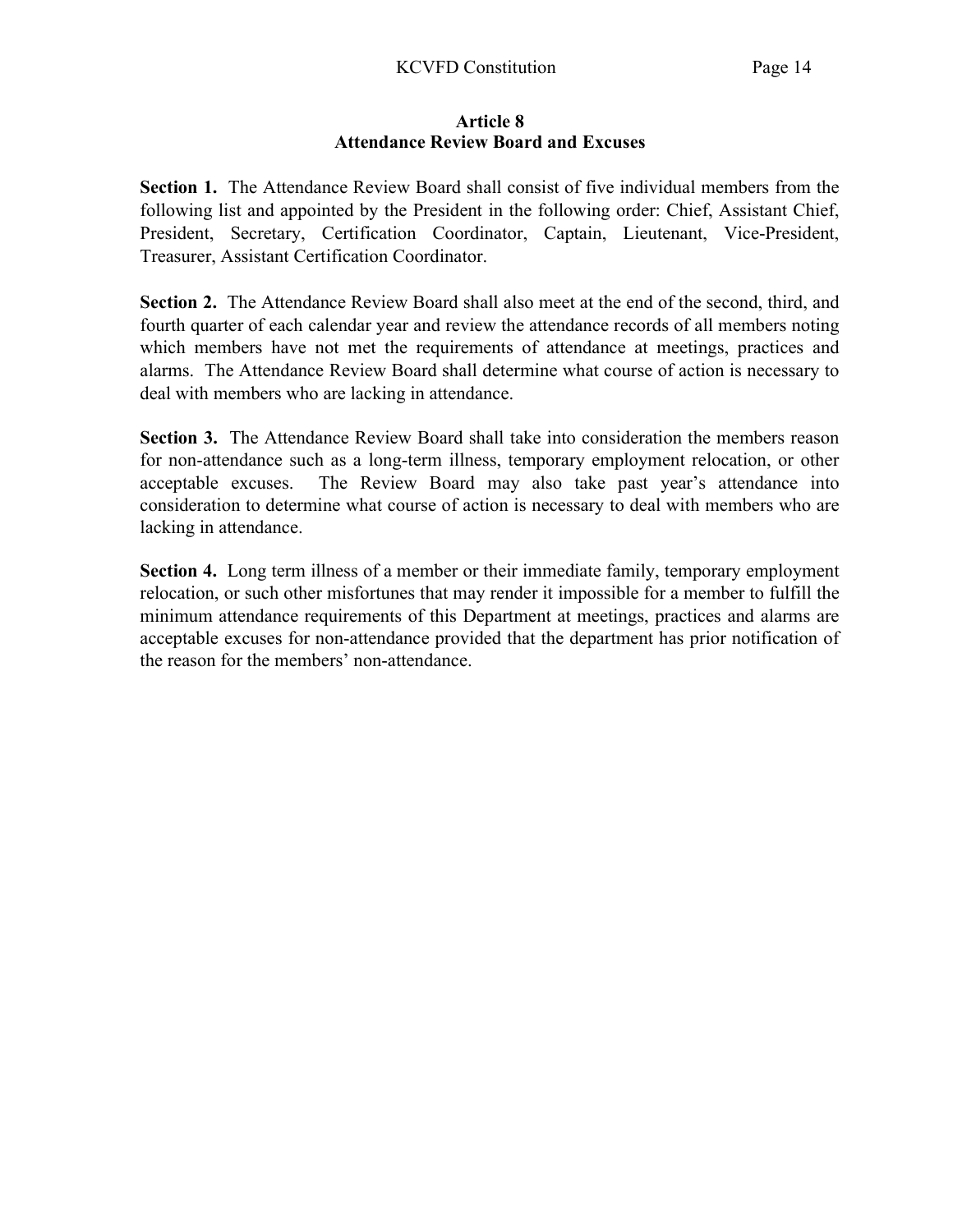#### Article 9 Reprimanding Members

Section 1. The Department shall have the right to reprimand, suspend or expel any of the members for bad character, criminal or other such misconduct as is considered infamous, or calculated to bring disgrace, contempt or derision on the Department as a body. Fighting, being intoxicated at meetings, practices, alarms or other Department functions, offering false excuses and failure to follow orders may also be reasons for suspension, expulsion or reprimanding members. Any member who knowingly defaces, damages, destroys, discards, or sells for profit or personal gain, any department property may be subject to suspension, expulsion, or reprimand.

Section 2. The Chief and the Attendance Review Board shall have the right to reprimand or suspend any of the members.

Section 3. The Chief and the Attendance Review Board shall not have the right to expel any of the members, but they may make recommendations for expulsion to the members based on their findings.

Section 4. Members who are suspended or reprimanded by the Chief or the Attendance Review Board shall have the right to appeal their suspension or reprimand to the membership of the Department at the next regular meeting of the Department.

Section 5. It shall require a majority vote of the members present at the meeting to override the decision of the Chief or the Attendance Review Board.

Section 6. Any member being reprimanded, suspended or expelled by the members of the Department shall be done by a majority vote of the eligible voting members present at a meeting.

Section 7. The Department reserves itself the right to strike from the roll any of its members for non-performance of any of the several duties imposed by this Constitution, the By-Laws, and the Standard Operating Procedures and Rules and Regulations Manual.

Section 8. No member shall be considered in good standing who shall be in arrears to the Department for an amount in excess of \$2.00. They shall be suspended and the Secretary shall make note of the same on the minutes of the meeting and notify the member of the sum. Should they not make good on their indebtedness at the next regular meeting they shall be expelled.

Section 9. Only members in good standing shall have the right of holding office.

Section 10. Any member being expelled from the Department shall wait a minimum of 90 days before submitting a new application for membership.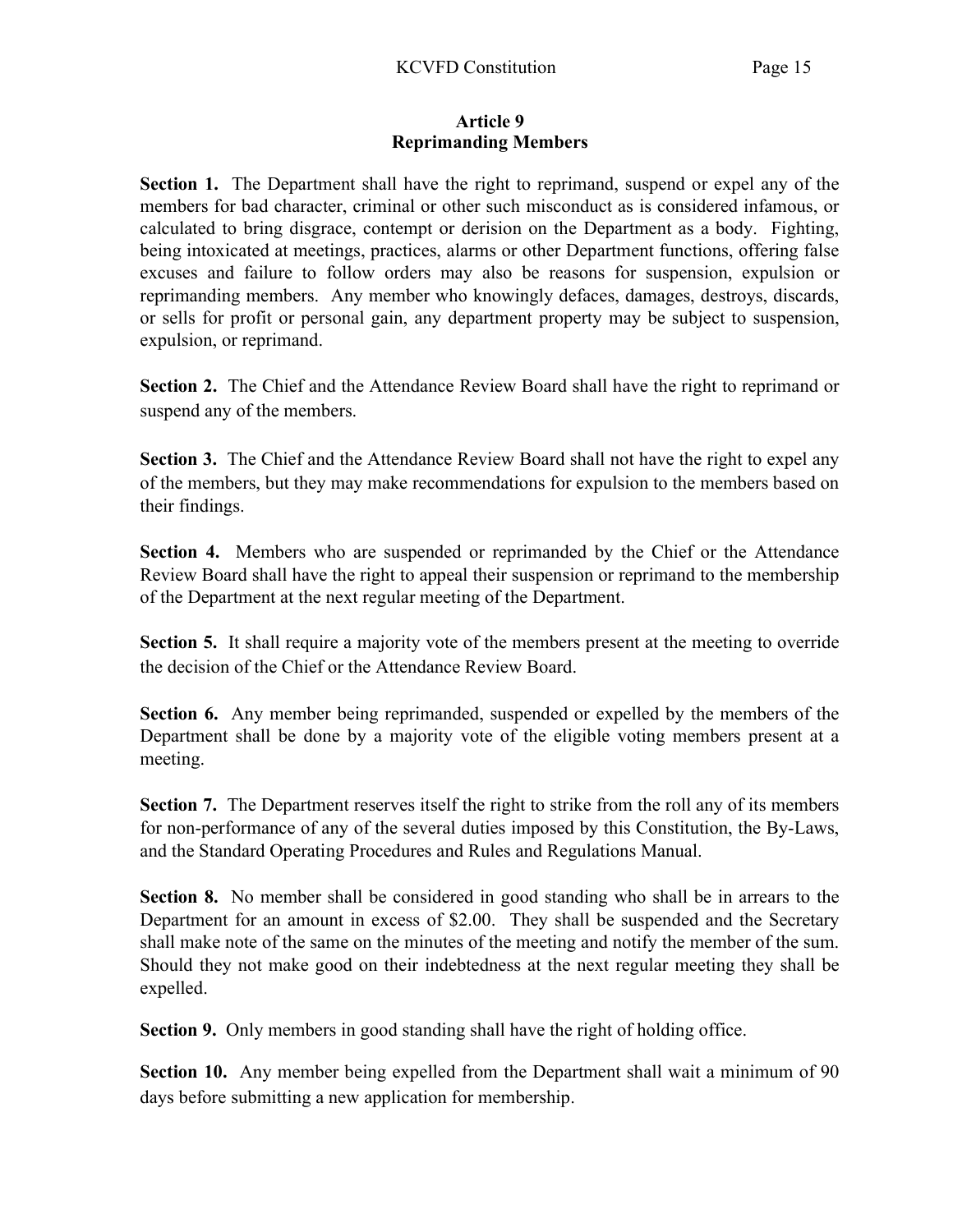#### Article 10 Department Property

Section 1. Department property such as protective equipment, pagers, shirts, badges, name bar, caps, regulation manual, emblems, keys, and any other Department property as decided by the membership shall be returned to the Department when membership ceases.

Section 2. Members may keep their T-shirt, cap, stick-on emblem, patches, name bar, and any other property as decided by the membership when a member in good standing resigns from the Department.

Section 3. Members with more than 10 years of service to the Department may, upon retirement from the Department while in good standing, keep their T-shirt, cap, stick-on emblem, patches, name bar, member badge, uniform shirt, coveralls, bolt-on emblem, and any other property as decided by the membership of the Department.

Section 4. Persons expelled from the Department shall return all Department property, even if they have 10 or more years of service to the Department.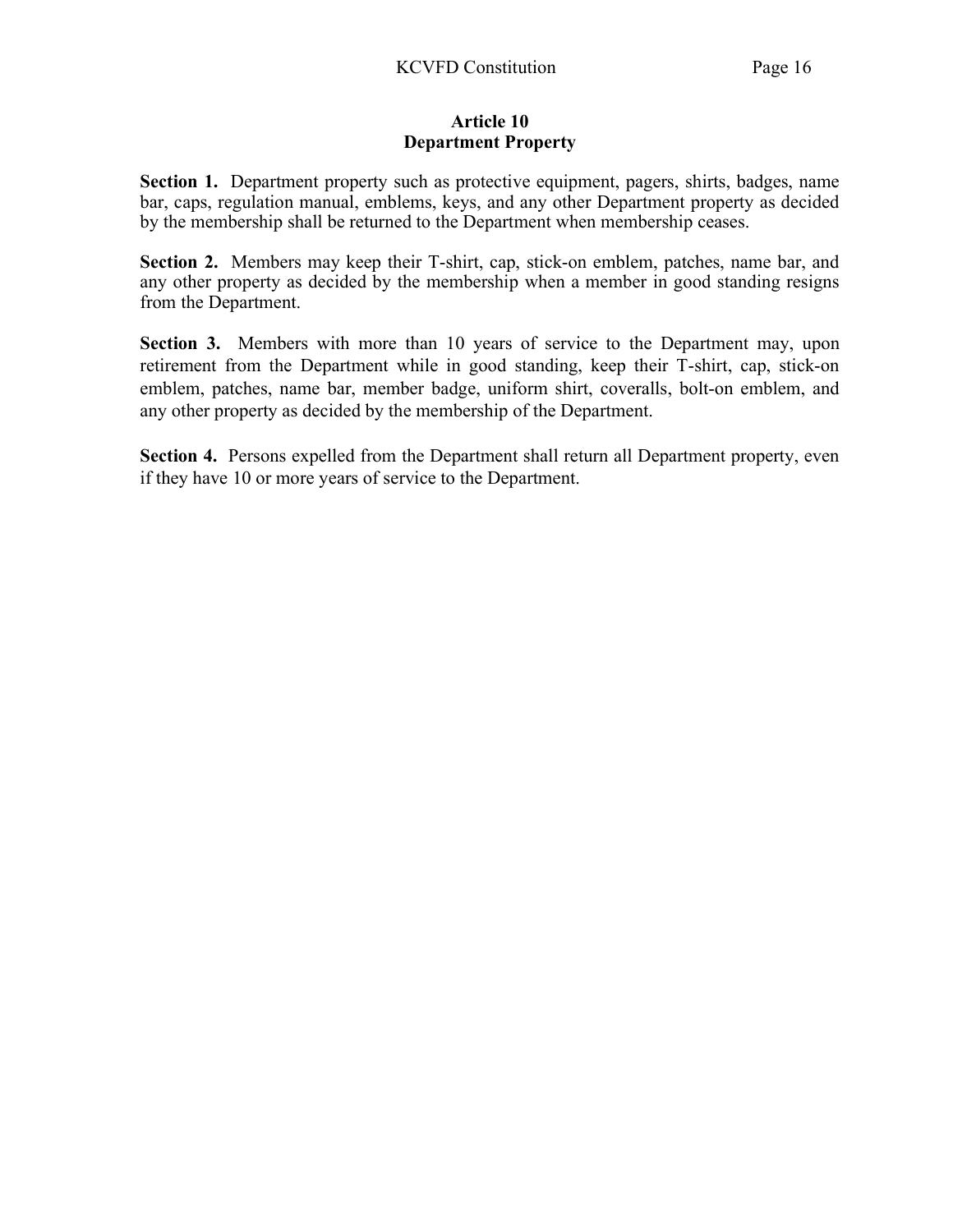#### Article 11 Duties of Fire Command Officers

Section 1. Fire Chief. The Fire Chief shall be responsible for managing the entire operation of the Department. The Fire Chief shall see that all rules and regulations of the Department are properly and impartially executed. The Fire Chief shall take command at alarms and oversee the training of the members. The Fire Chief shall be responsible for maintaining order in the Department and for fairly and impartially reprimanding members when necessary. The Fire Chief shall perform any other duties as are compatible with this office.

Section 2. Assistant Chief. The Assistant Chief shall, in the absence of the Fire Chief, be responsible for the duties of the Fire Chief. The Assistant Chief shall also be responsible for any duties of managing the Department as are delegated to him/her by the Fire Chief. In the absence of the Fire Chief, the Assistant Chief shall command at alarms and oversee the training of members.

Section 3. Captain. The Captain shall follow the Fire Chief and Assistant Chief in the chain of command and shall in the absence of the Fire Chief and Assistant Chief be responsible for carrying out the duties of managing the Department and commanding at alarms.

Section 4. Lieutenant. The Lieutenant shall follow the Fire Chief, Assistant Chief and Captain in the chain of command and shall, in the absence of the Fire Chief, Assistant Chief and Captain, be responsible for carrying out the duties of managing the Department and commanding at alarms.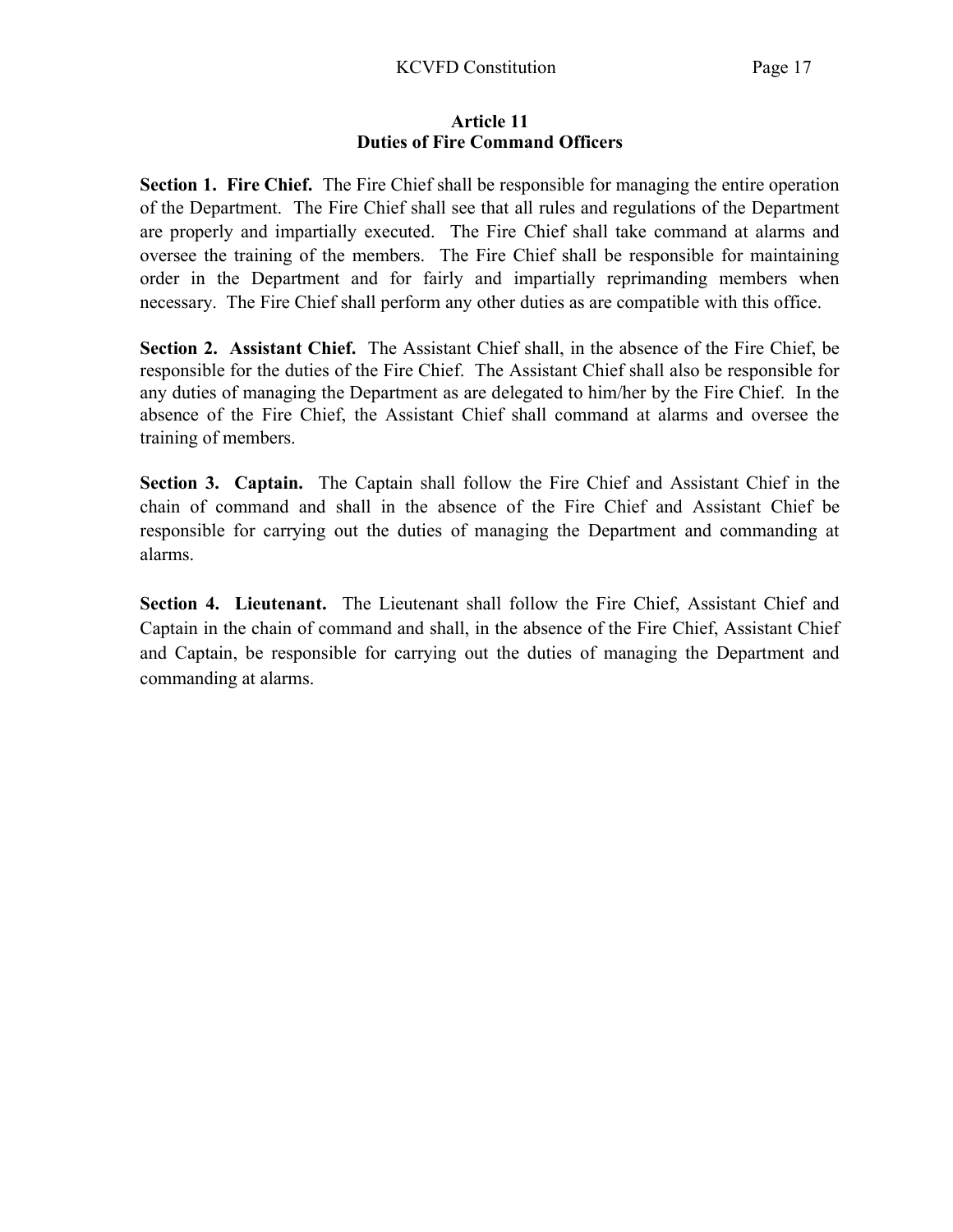## Article 12 Duties of Corporate Officers

Section 1. President. The President shall preside at all meetings, see that all laws are properly and impartially executed, appoint all Committees and perform any other duties compatible with this office. The President shall see that all orders and resolutions of the Corporation are carried into effect. In all elections the President shall have the casting vote.

Section 2. Vice-President. The Vice- President shall be responsible for any duties delegated to him/her by the President, and shall, in the absence of the President, preside at meetings and assume the responsibilities of the President.

Section 3. Secretary. It shall be the duty of the Secretary to keep accurate minutes of all meetings, to call the roll when requested and to record all delinquencies. He/she shall keep all books and correspondence, and shall keep on file and preserve all papers, documents, letters, etc. addressed to or laid before the Department, as the President may from time to time direct. He/she shall notify the Chairman of each special Committee of their appointment as well as the members of the Committee. He/she shall keep a just and true account between the Department and its members and shall also submit information and articles to the news media as necessary or as the President may from time to time direct. It is the duty of the Secretary in his/her absence to see that the minutes and records are available and that a member be assigned to fulfill the duties of the Secretary.

Section 4. Treasurer. It shall be the duty of the Treasurer to have the custody of the corporate funds and shall keep or cause to be kept, a full and accurate account of receipts and disbursements in books belonging to the Corporation, and shall deposit all funds and other valuable effects in the same depositories as shall be designated by the membership. The Treasurer shall render at each meeting, and such other times as may be required, a report on the financial condition of the Corporation. The treasurer shall preserve all bills, bank statements and financial documents of this Corporation and shall see that all bills are promptly paid. At the end of each term of office, a complete and accurate audit of receipts and disbursements shall be performed by a committee appointed by the President.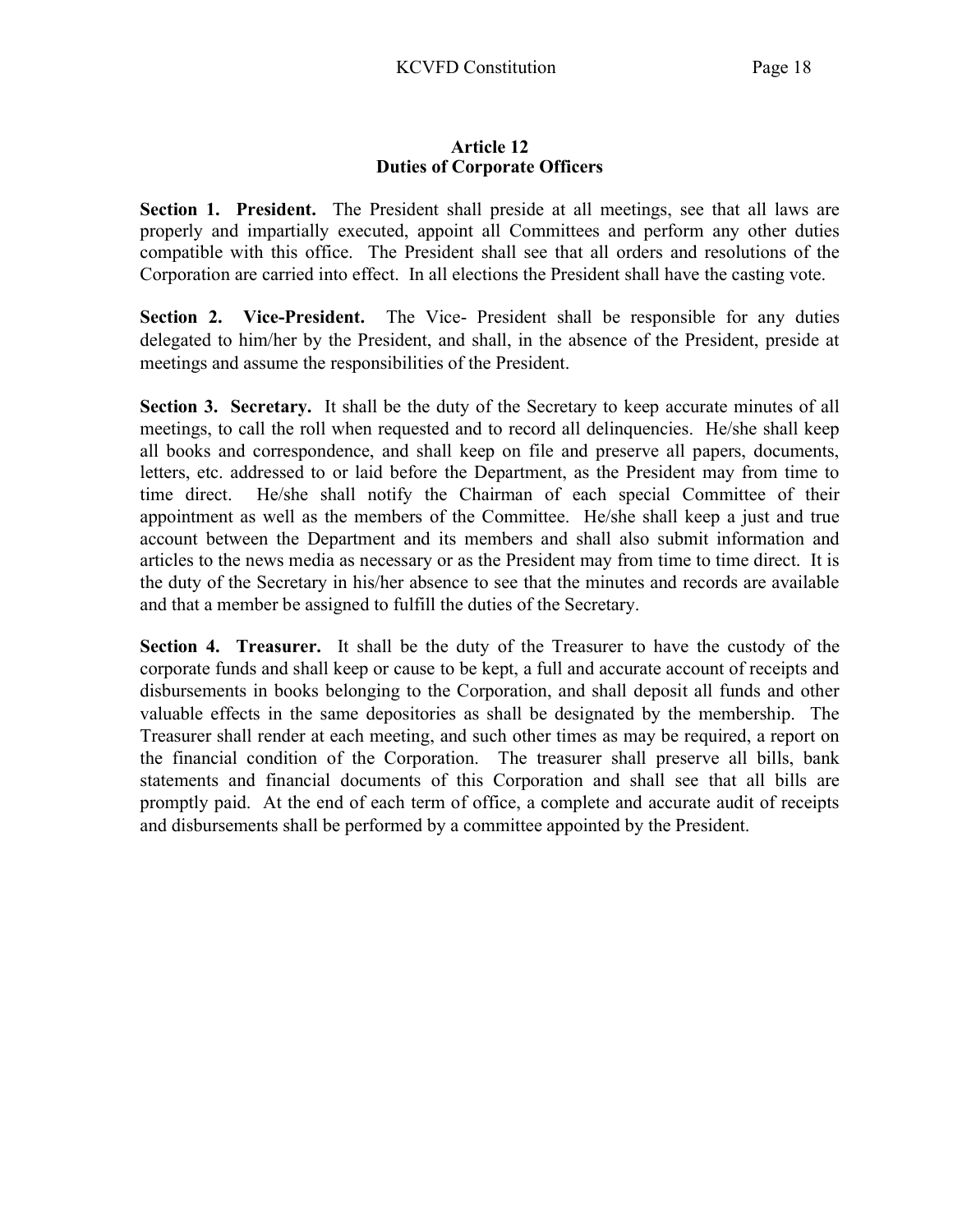#### Article 13 Duties of the Fire Marshal

Section 1. The Fire Marshal shall be responsible for fire prevention and fire prevention activities, fire safety programs, inspections, investigation of all structure fires, major loss fires, suspicious fires, and/or any incident as needed and appropriate for the Office of Fire Marshal. The Fire Marshal shall maintain written documentation of each incident for a minimum of 5 years, prepare an annual budget for this office, coordinate all fire scene investigations, and do any other extra duties required of a person in this office. The Fire Marshal shall teach classes to the membership that are specific to his office and as needed and/or requested by the Fire Chief or Certification Coordinator.

Section 2. The person holding the office of Fire Marshal shall hold a basic structural firefighter certification and a basic investigator certification through the Texas Commission of Fire Protection. The person holding the office of Fire Marshal shall complete all required continuing education specific to this office and as required to maintain current certification levels, as required by the Texas Commission on Fire Protection.

Section 3. The Fire Marshal shall provide a written copy of each inspection report to the person responsible for the premises of each commercial and/or residential structure inspected and shall maintain written documentation for a minimum of 5 years. The report shall show any violations and/or unsafe items that need to be corrected, and a time frame for correction, and the Fire Marshal shall do a follow up inspection of the premises to see that all corrections have been made within the time frame previously set.

Section 4. The Fire Marshal is responsible for fulfilling any other duties appropriate for the office of Fire Marshal and is responsible for carrying out any other assignments as deemed necessary by the Fire Chief, Mayor, and/or City Council.

Section 5. If a person is appointed to the office of Fire Marshal prior to obtaining all of the certifications listed in Section 2, then the Fire Marshal shall complete the necessary training within the time frame established at the time of appointment. Until the Fire Marshal achieves the necessary certifications, he/she shall coordinate with other certified Fire Marshals for assistance in completing local inspections and investigations.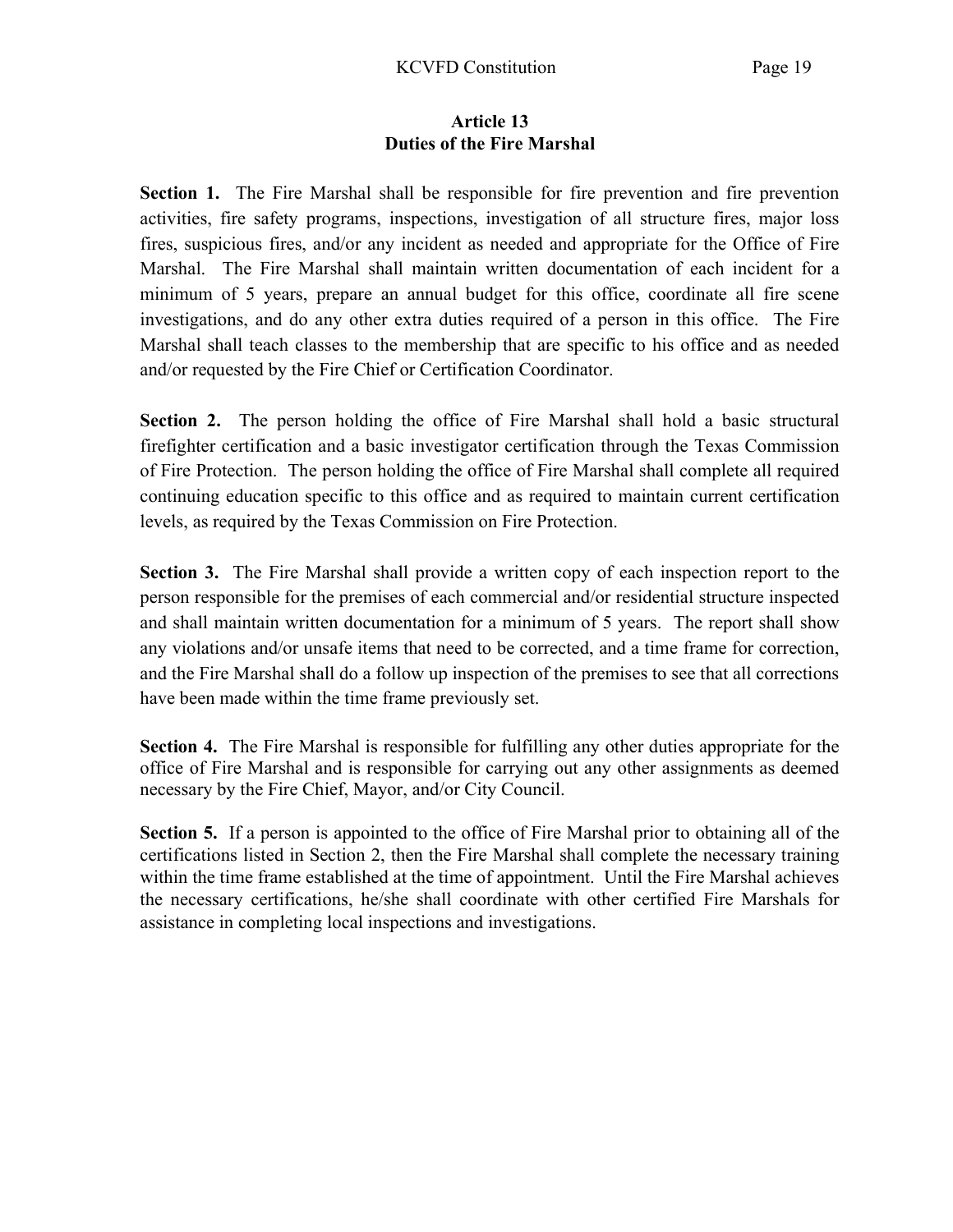## Article 14 Duties of Other Officers, Members, and Committees

Section 1. Foreman. It shall be the duty of the Foreman to attend to the safekeeping and repairs of the hose, equipment and apparatus and to exercise a general supervision over all the effects of the Department and to suggest and recommend such improvements, as he/she may deem necessary. The foreman shall perform monthly maintenance inspections and shall update monthly maintenance records accordingly.

Section 2. Assistant Foreman. The Assistant Foreman shall aid the Foreman in the discharge of his/her duties and in his/her absence act as Foreman. He/she shall also be responsible to perform any duties delegated to him/her by the Foreman.

Section 3. Certification Coordinator. The Certification Coordinator shall be responsible for the recording all training hours and filing all certification forms and application with the State Firefighter's and Fire Marshal's Association Certification Board. He/she shall also be responsible for the coordination of training programs and activities and for performing any other duties as needed and appropriate for the office of Certification Coordinator.

Section 4. Assistant Certification Coordinator. The Assistant Certification Coordinator shall aid the Certification Coordinator in the discharge of his/her duties. He/she shall also be responsible to perform any duties delegated to him/her by the Certification Coordinator.

Section 5. Members. Every member of the Department shall perform the duties of a member/firefighter faithfully, and to use their utmost endeavor to promote the interest and welfare of the Department.

Section 6. Committees. The President may, as necessary, appoint one or more Committees. Each Committee shall have, and exercise the powers of the Corporation in the business and affairs of the Corporation, when the Corporate meeting is not in session. One member shall be appointed as Chairperson of the Committee. The Chairperson shall be responsible for calling meetings of the Committee, and such Committees shall keep regular minutes of their proceedings and report the same to the members when required. The Committee shall, after completing the task that they were assigned to do, make a final report to the members.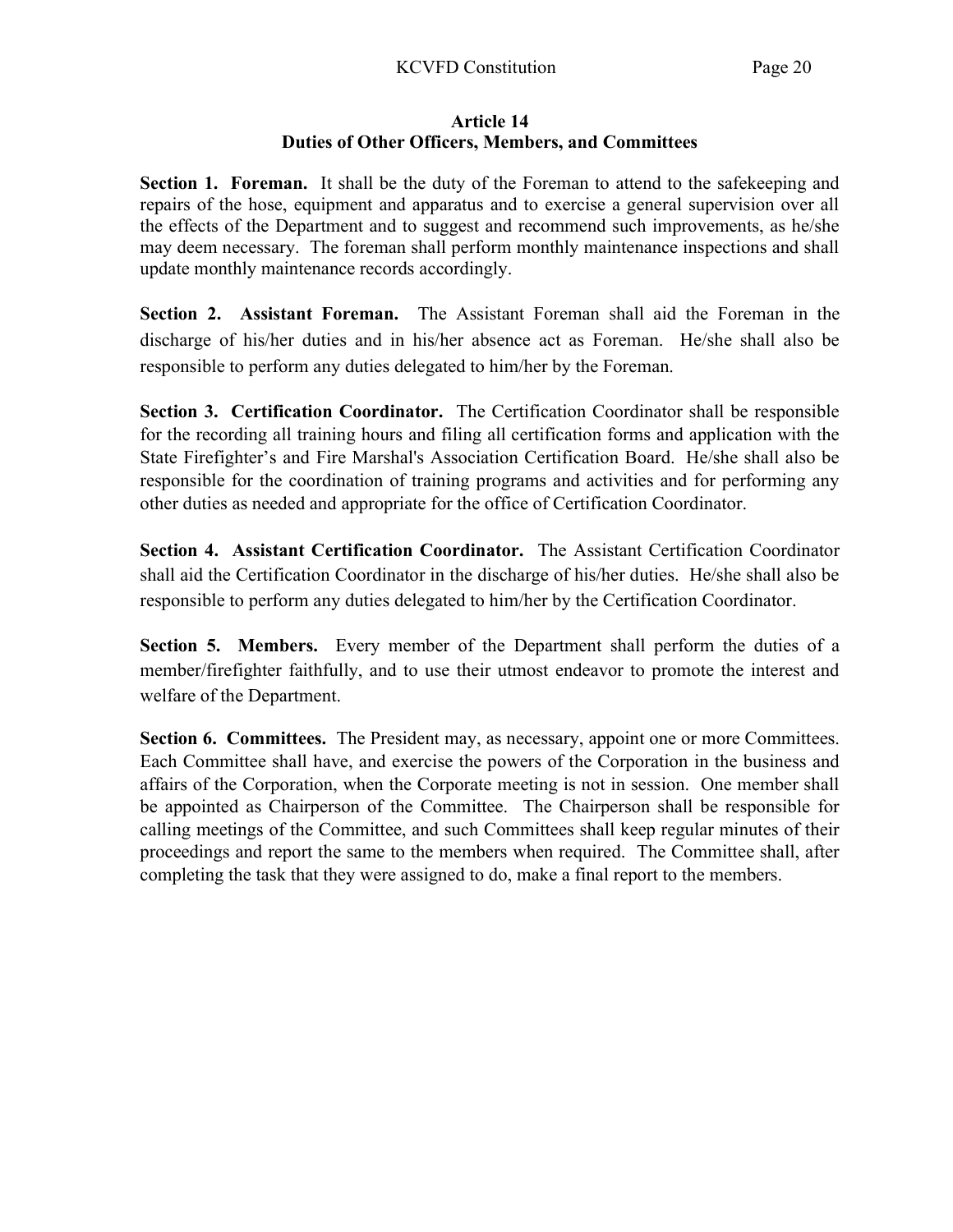#### Article 15 Neglect of Duty

Any member determined to be neglectful of their duty or guilty of improper conduct not specified in this Constitution, or for accepting an appointment on a Committee and neglecting its duties or for refusing to act when appointed shall be dealt with as the majority of the Department may determine necessary.

#### Article 16 Order of Business

- 1. Call to Order.
- 2. Reading of the Minutes.
- 3. Approval of the Minutes.
- 4. Treasurers Report.
- 5. Old Business.
- 6. Chief's Announcements.
- 7. New Business.
- 8. Balloting for Members.
- 9. Comments/Announcements.
- 10. Adjourning the Meeting.

# Article 17 Parliamentary Authority

In the absence of rules to the contrary, Robert's Rules of Order shall prevail at all meetings, and they will be conducted as deemed proper following Robert's Rules of Order. No standing rule, resolution or motion in conflict with the Constitution or By-Laws of this Department will be in order.

## Article 18 Changes to the Constitution

Section 1. No part of the foregoing Constitution may be altered or amended, unless a written resolution to that effect has been introduced at a regular monthly meeting at least one month prior to the annual meeting in February.

Section 2. It shall require the concurrence of two-thirds of the members present at the annual meeting to make any changes or alterations to the Constitution.

Section 3. Voting on changes or alterations to the Constitution shall be done by secret ballot.